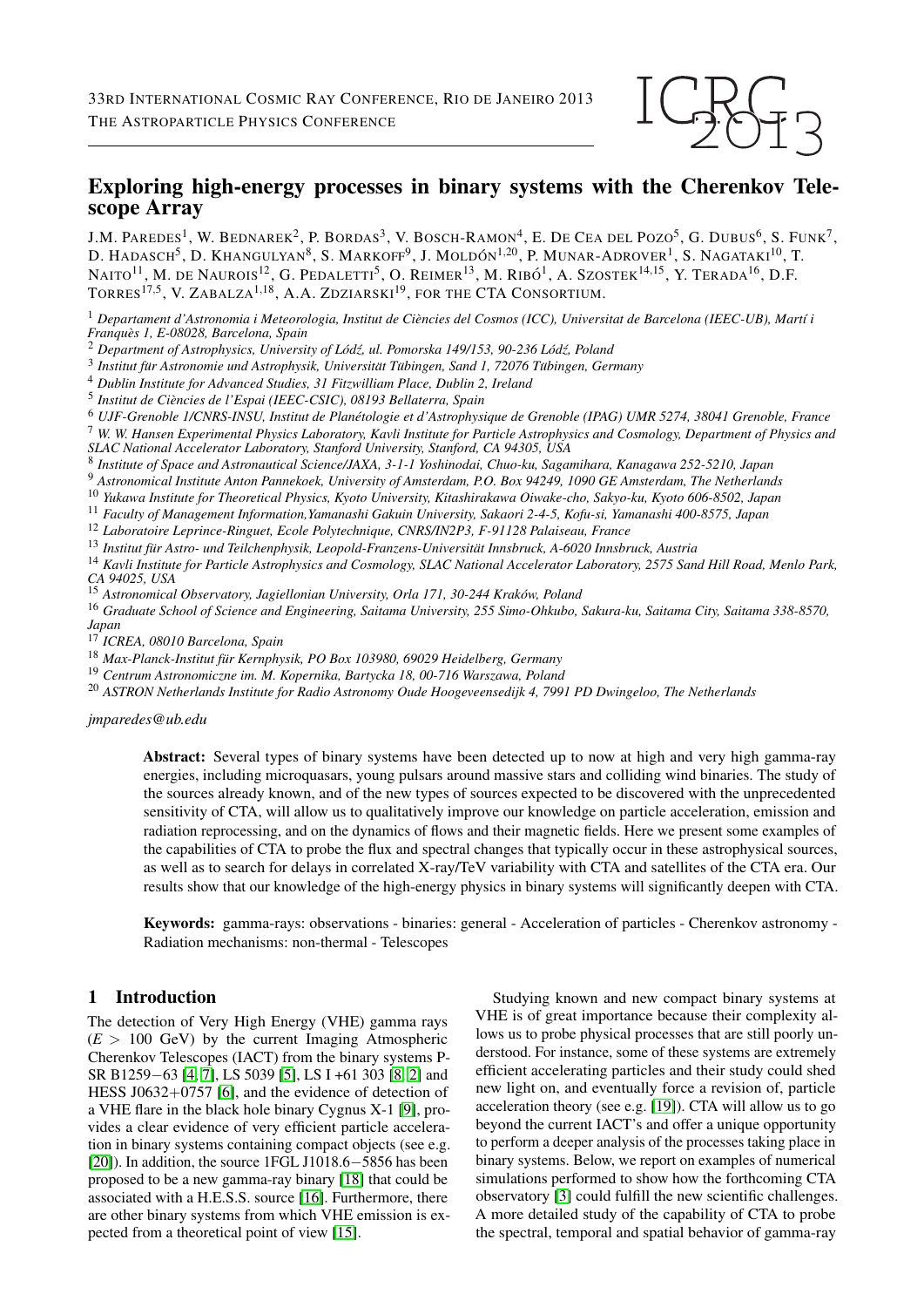

binaries can be found in [\[21\]](#page-3-13). Another work including some studies about these binaries is [\[12\]](#page-3-14)

## 2 Testing the CTA capabilities

Several of the studies herein presented are meant as examples of the capability of CTA in comparison with current IACTs; thus we take here several of the already detected gamma-ray binaries, for which a well known set of assumptions can be established. We have used Monte Carlo simulations of the sensitivity of the array for several possible configurations in order to explore the capability of CTA to study binary systems. In particular, we have conducted simulations using configurations<sup>[1](#page-1-0)</sup> B, D, E, I, NA and NB, and subarrays s4-2-120, and s9-2-120, where the first number indicates the number of telescopes, the second indicates the type (1 for Small Size Telescope, 2 for Medium and 3 for Large), and the last number indicates the separation in meters. Details about the configuration and subarray characteristics can be found in [\[13\]](#page-3-15).

#### 2.1 CTA flux error reduction in known TeV sources

We studied the modulation of the photon index and the flux normalization with the orbital period for a source like LS 5039. The direct comparison of the errors of the H.E.S.S. and CTA measurements shows that observations with CTA can reduce the errors on the spectral parameters by a factor between 2 and 4.5, and that CTA could easily distinguish between spectra at different orbital phase bins.

### 2.2 Short timescale flux variability

We have studied the capabilities of CTA to detect short timescale flux and spectral variability from binaries that produce gamma rays. The perfect candidate for such studies is LS I +61 303. A simultaneous multi-wavelength campaign on this source resulted in the discovery of correlated X-ray/VHE emission with the MAGIC IACT and the X-ray satellites *XMM-Newton* and *Swift* in the energy range 0.3–10 keV [\[11\]](#page-3-16). Under the assumption that the Xray/VHE emission correlation found by [\[11\]](#page-3-16) holds at shorter timescales, we took the X-ray light curve (LC) from a ∼100 ks long *Chandra* observation [\[22\]](#page-3-17) and computed the expected VHE emission from the source.

Two feasible observation scenarios have been considered. In the first one, the full CTA I array is used to carry out a deep, short observation of LS I +61 303. In this case, the VHE counterpart of fast X-ray variability down to 1000 s is clearly detected by CTA simulations, and also the Xray/VHE correlation is recovered, with  $r \geq 0.9$ , for flux variations of a factor 1.5. In the second observation scenario, a ten nights campaign with three hours of observation per night is simulated using the continuous 100 ks X-ray LC. This campaign would be done with the subarray s9-2-120, which is a subarray configuration similar to an expanded H.E.S.S. The longer observation time allows the campaign to probe a wider range of X-ray fluxes than the variation of a factor 1.5 used for the shorter, full CTA array observation discussed above.

To further explore the shortest time scales in which CTA can resolve a flare, we simulated a 20 hrs event whose flux variation follows a Gaussian distribution and assuming the best-fit spectral shape reported by MAGIC for the Cygnus X-1 signal [\[9\]](#page-3-6). We find that the full CTA I array could

clearly resolve a gaussian-shaped flare with a binning of 5 minutes for each data point. A 5 minute integration would result in a detection with a significance of  $7\sigma$  at the assumed low state, and 25  $\sigma$  in high state, whereas with the sensitivity of MAGIC it is only possible to detect the peak of this flare. This clearly shows the advantadge in sensitivity that CTA will bring at very high energies with respect to the current IACTs.

As a conclusion from this simulation exercise, we see that the full CTA array will be a powerful tool to probe the fast flux variability of gamma-ray binaries, which could allow the characterization of the dynamical processes taking place in the emitting plasma. In addition, we have shown that subarray operations are very useful since they are able to provide us with novel results using only a fraction of the full array.

### 2.3 Sensitivity to spectral shape variations

To explore the power of CTA to distinguish between different spectral indices, we have considered a variation of the power-law VHE spectrum of LS I +61 303 within the statistical error obtained in the MAGIC campaign on September 2007 (see [\[11\]](#page-3-16)) and tested the time required by CTA to significantly detect it. We took the two extreme values of the measured spectral index (2.4 and 3.0) and obtained the simulated CTA spectra. The result is that observing each of the spectral states for 3 h (i.e., one night per state) with the full CTA E array provides a set of spectra from which the photon index variations can be clearly seen. We note that an increase in observation time to 5 h per spectrum leads to a detection rate above 95% for all the spectrum pairs (see Figure [1\)](#page-2-0). We also considered the possibility of longer observations with the subarray s9-2-120. In this case, for an observation of 10 h for each of the spectral states, the spectral variation between the soft and the mean spectra is still significant at a level higher than  $3\sigma$  for 82% of the simulation realizations.

It is clear that CTA will be a powerful tool for the detection of spectral variations in gamma-ray binaries. The statistical errors we have obtained for these simulations are nearly an order of magnitude lower than the ones obtained with MAGIC in 2007, thus demonstrating the capability of CTA to deliver new and exciting science in the following years.

#### 2.4 Exploring the minimum detectable time delay between X-ray and TeV emission in gamma-ray binaries

If there were a time delay between the non-thermal emission at different bands (e.g., X-ray and TeV) larger than the electron cooling time scale, the emission from these bands would most likely have an origin in different locations in the binary. The detection of such a delay has not been possible for the current generation of IACTs, so here we present a study of the capability of CTA to achieve this goal. Since CTA will operate together with a new generation of X-ray telescopes, such as the Japanese X-ray telescope *Astro-H*, we have done this study considering the capabilities of this new instrument.

Based on the short X-ray flares from LS I +61 303 detected in [\[22\]](#page-3-17), we have simulated the LC detected by

<span id="page-1-0"></span><sup>1.</sup> Arrays E and I are balanced layouts, in terms of the distribution of resources across the full CTA energy range. Array B is more focussed at low energies and D at high energies. NB is a higher energy focussed alternative to NA.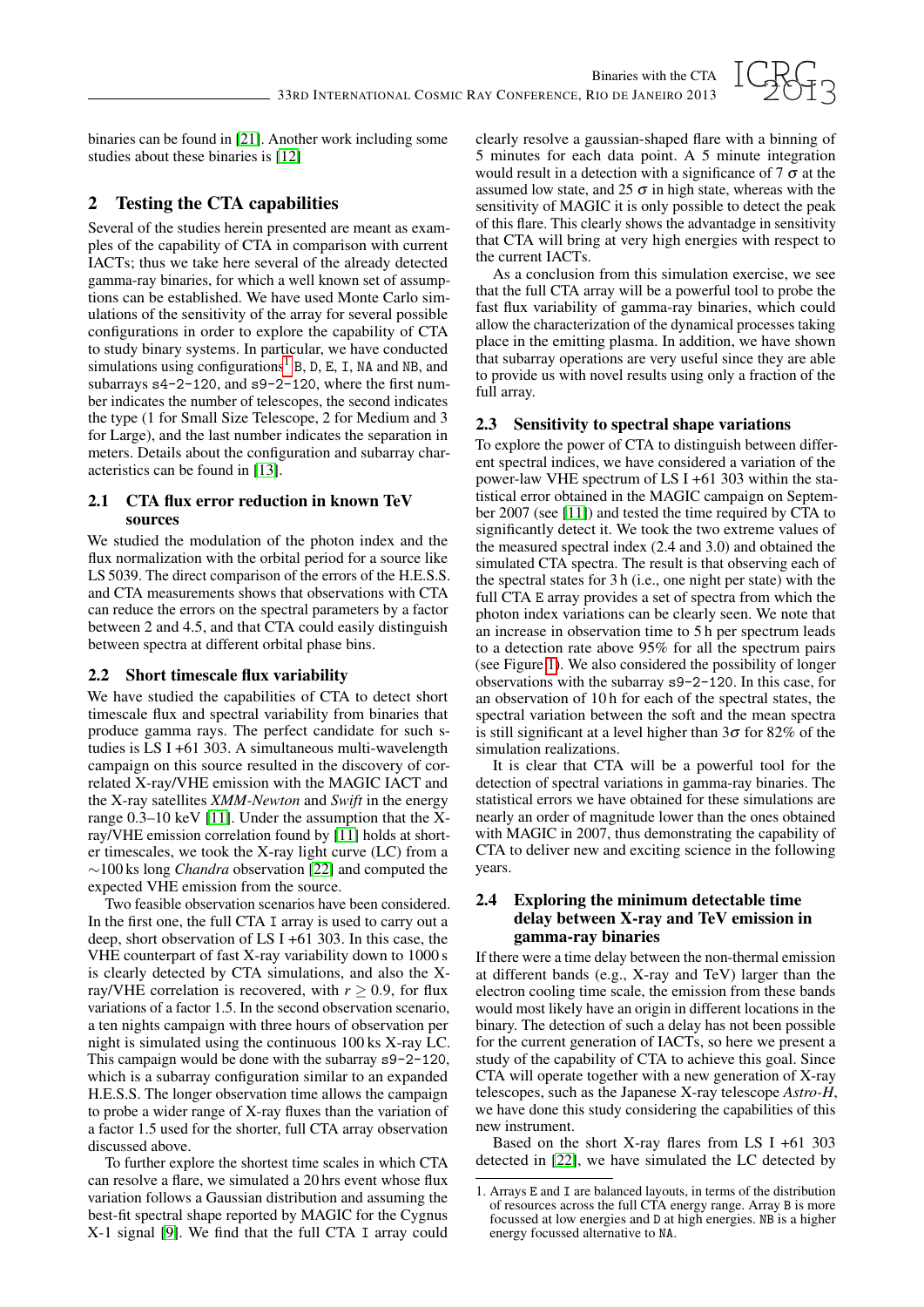

<span id="page-2-0"></span>Fig. 1: Results of 10 000 realizations of the spectral observation of LS I +61 303 with the array E during  $5h$  per spectral state. *Top:* Distribution of recovered spectral indices for soft ( $\Gamma$ <sub>S</sub> = 3.0), mean ( $\Gamma$ <sub>M</sub> = 2.7), and hard ( $\Gamma$ <sub>H</sub> = 2.4) spectra. *Bottom:* Distribution of significances of the difference between each of the spectrum pairs. The legend indicates the fraction of realizations with a significance larger than  $3\sigma$ .

*Astro-H*. Using the correlation between X-rays and VHE gamma rays found in [\[11\]](#page-3-16) and the tools for simulating the CTA response, we generate the corresponding VHE LC of the flare as seen by CTA I array above 65 GeV. We have used a time binning of 600 seconds for both the CTA and the *Astro-H* LC, and studied positive delays of the TeV LC with respect to the X-ray LC in the range 0 to 2000 s in steps of 100 s.

To clearly detect such delayed correlations, we have used the *z*-transformed Discrete Correlation Function (ZDCF), which determines 68% confidence level intervals for the correlation coefficient for running values of the delay (see, e.g., [\[17,](#page-3-18) [10\]](#page-3-19)). Since the VHE LC is generated from the X-ray one, their errors are correlated and the scattering of one original (X-ray) LC affects the derived one (VHE). To correct this problem simulations have been performed: we started with 100 *Astro-H* LC. With each of this 100 LC we produced 10 other X-ray LC by adding a Gaussian noise to the original ones, for each simulated delay. Then we simulated the corresponding VHE LC. In this way we obtained, for each delay, a sample of 1000 pairs of LC. For each pair of LC we have calculated the ZDCF. To evaluate how significant is the measurement of a delay using the ZDCF we have fitted Gaussian functions to the maxima of the ZDCF. At the end we have 1000 values of the peak for each simulated delay distributed around the real delay (see Figure [2\)](#page-2-1). The measured delay is then calculated as the mean value of the distribution and its uncertainty is the standard deviation. Considering all possible uncertainties, delays of ∼1000 s can be significantly detected at a 3σ confidence level in simultaneous LC obtained with *Astro-H* and CTA. These results are, to first order, independent of the duration of the short flares, as far as they last longer than the binning. Overall, these results indicate that CTA will allow us to localize and constrain the X-ray and TeV emitting regions of gamma-ray binaries and their properties.



<span id="page-2-1"></span>Fig. 2: Distribution of the fitted peak of the ZDCF for the simulated light-curves for an introduced delay of 1000 s. A Gaussian fit gives the measured delay  $\langle \Delta t \rangle$  and its standard deviation  $\sigma_{\Delta t}$ .

#### 2.5 Exploring the collision of microquasar jets with the interstellar medium

To simulate the CTA response to the observation of MQ jet/ISM interactions, we have used the theoretical predictions for a source with a jet power of  $10^{38}$  erg s<sup>-1</sup> and an age of  $10<sup>5</sup>$  yr embedded in a medium with particle density of 1 cm<sup>-3</sup> [\[14\]](#page-3-20). Gamma-ray spectra with  $\Gamma_{ph} \sim 2.45$  and  $\Gamma_{\rm ph} \sim 2.85$  are derived from current theoretical models for the leptonic and hadronic contribution, respectively [\[14,](#page-3-20) [24\]](#page-3-21). We studied the CTA performance in 50 h of observation time using the simulation tools for the B and E array configurations. The simulated flux is  $\sim$  1% of that of the Crab Nebula, although the steepening of the spectrum at high energies would make it difficult to detect the sources above a few TeV.

Regarding the extension of the emission as seen in gamma rays, accelerated particles emitting at VHE do not have time to propagate to large distances since radiative cooling is very effective, and the emission will be mostly confined to the accelerator region. The emitter size may not largely exceed the width of the jet,  $\sim$  1 pc, in the reverse shock region. In the case of the bow shock, although it may extend sideways for much larger distances, only the region around its apex (∼ few pc) will effectively accelerate particles up to the highest energies. The total angular size of the emission from a source located 3 kpc away may then  $be \le$  few arcmin, and CTA would image a point-like source with only a marginal extension roughly perpendicular to the jet direction.

#### 2.6 Exploring the colliding winds of massive star binary systems

We studied colliding wind binaries like Eta Carinae by means of simulations of the response of CTA. We based our simulations on the measurements of the energy spectrum of Eta Carinae by the *Fermi*/LAT [\[23\]](#page-3-22) and the upper limits derived by the H.E.S.S. Collaboration [\[1\]](#page-3-23). The spectrum